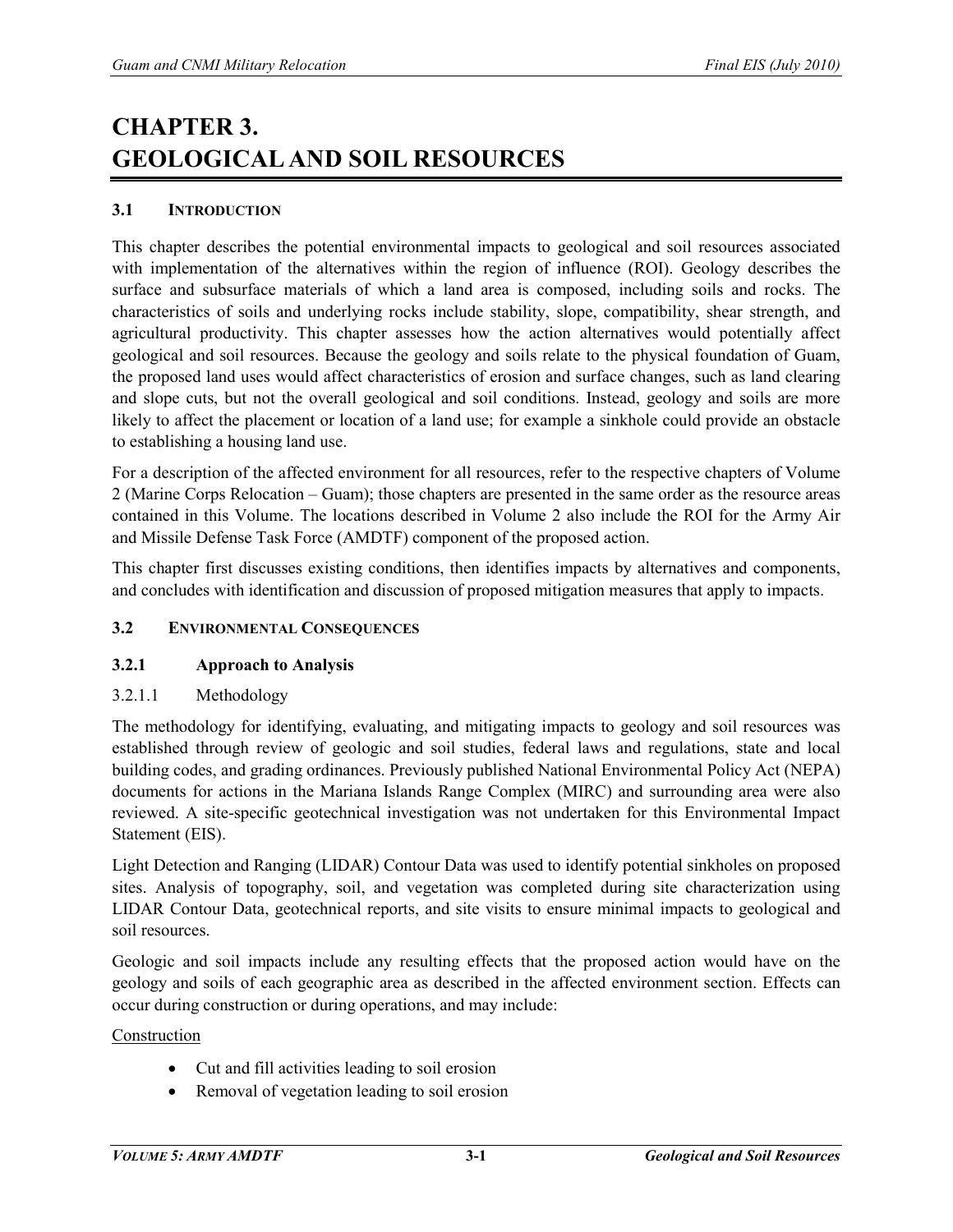- Use of heavy equipment resulting in soil compaction
- Impacts to karst topography (surface collapse)

#### Operation

- Impervious surface increase resulting in increased soil erosion
- Vehicle movements on unpaved surfaces resulting in increased soil erosion and compaction
- Troop movements on unpaved surfaces resulting in increased soil erosion
- Munitions impacts resulting in soil and subsurface contamination
- Fires resulting in reduced vegetation and increased soil erosion

The potential effects of these activities and their significance within the areas of occurrence under the alternative actions are described below. The analysis of potential impacts to geology and soils considers both direct and indirect impacts. Such disturbance may cause increased erosion and loss of productive soil. Direct impacts result from physical soil disturbances or topographic alterations, while indirect impacts include risks to individuals from geologic hazards, as well as impacts to water or marine biological resources away from the construction/operation site. Factors considered in determining whether an impact would be significant include the potential for substantial change in soil or slope stability. An impact to geological resources would be considered significant if the action would have the potential to disrupt geologic features, or if actions were to be affected by potential geologic hazards.

Many effects are associated with the training operations activities. Increases in runoff due to the removal of ground cover may increase sedimentation. Siltation and formation of sediment plumes and heavy metals and hazardous materials may be leached from munitions and explosives of concern.

Indirect groundwater impacts associated with the construction and operational activities include direct contamination of groundwater resources through percolation from surface runoff. Stormwater runoff can contribute to groundwater contamination. Water impacts are addressed in Chapter 4.

Construction activities are major sources of karst collapse, which can occur as a result of excavation, change of drainage patterns, or lowering the groundwater table (Islam 2005). Soil disturbance from construction can cause deposits to form in openings near the bedrock surface, which get heavier when saturated causing the underlying structure to collapse.

Potential geology and soil impacts addressed in this chapter are limited to elements of the proposed actions that could affect onshore land forms or that could be affected by geologic hazards. Potential soil contamination issues are addressed in Chapter 17 (Hazardous Materials and Wastes). Increased soil erosion also may indirectly impact water quality and aquatic ecosystems. Potential impacts to these resources are described in Chapter 4, Water Resources, Chapter 10, Terrestrial Biological Resources, and Chapter 11, Marine Biological Resources.

# Regulatory Standards

The United States (U.S.) Environmental Protection Agency (USEPA) Region 9 grants the Guam Environmental Protection Agency (GEPA) authority to enforce portions of federal statutes via a Memorandum of Agreement (MOA). Under this MOA, the Safe Drinking Water Program, Water Resources Management Program, and the Water Pollution Control Program are administered by GEPA. GEPA's Water Pollution Control Program is responsible for protecting Guam's resources from point and non-point source pollution that includes administration of the National Pollutant Discharge Elimination System (NPDES) program. NPDES permits are required for large and small construction activities. Requirements include a Notice of Intent, a Notice of Termination, and a construction site Stormwater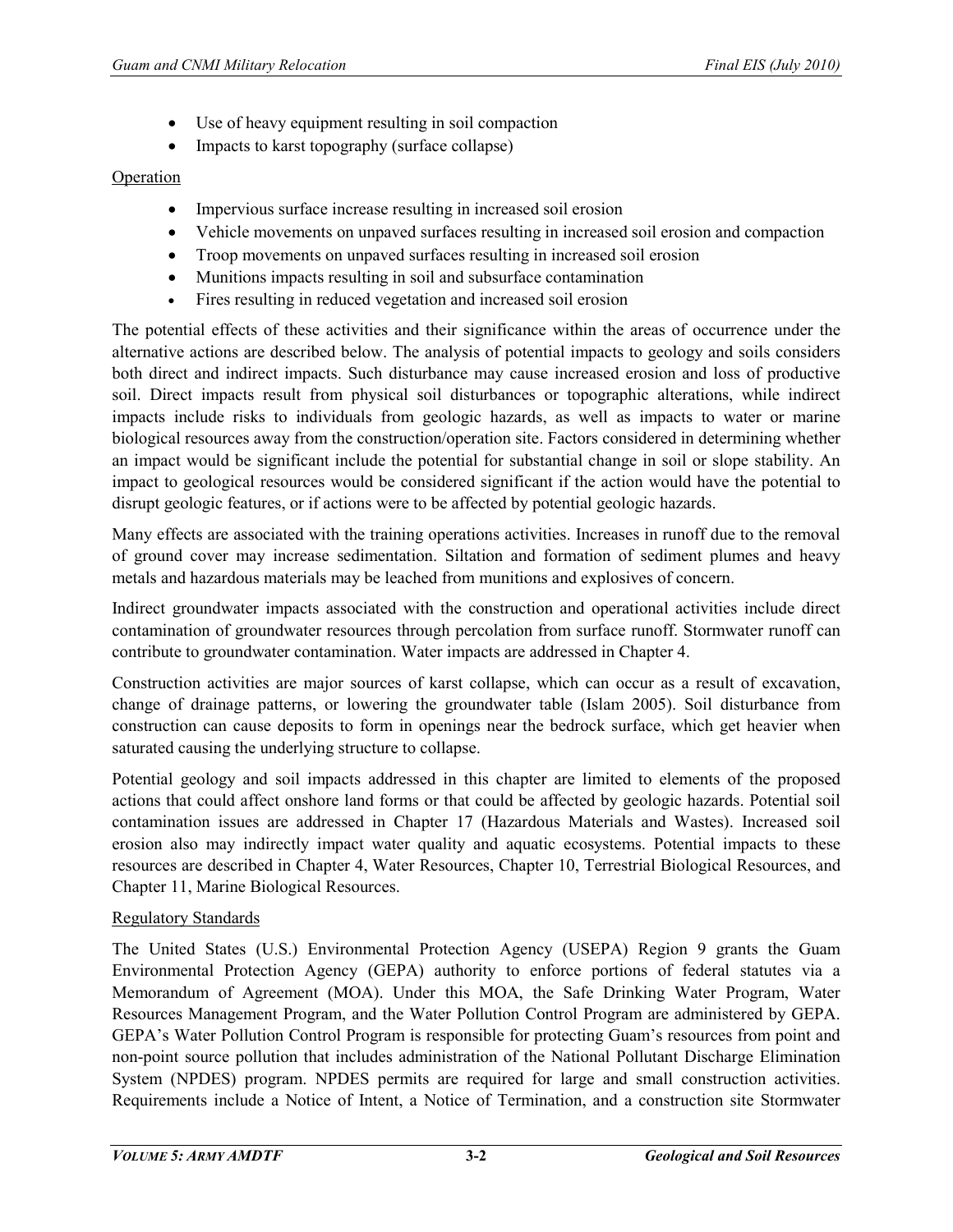Pollution Prevention Plan (SWPPP). Permits are required for projects that disturb greater than 1 acre (ac) (0.4 hectare [ha]) of soil, including lay-down, ingress and egress area. Phase I regulates construction activities disturbing 5 ac (2 ha) or more of total land area and Phase II regulates small construction activities disturbing between 1 and 5 ac (0.4 and 2 ha) of total land area. Erosion and sediment control plans would be typically included in the General Permits under NPDES for construction projects greater than 1 ac  $(0.4$  ha).

An Environmental Protection Plan (EPP) is required for projects at the discretion of the GEPA Administrator**.** EPPs are specifically identified in 22 Guam Annotated Regulations, Division II, Chapter 10, Section 10103.C.5 (d). EPPs would include nonpoint source control management measures including erosion and sedimentation control, vegetation, wildlife resource protection measures, fugitive dust control, solid and hazardous waste management and disposal procedures, nutrient management plan, integrated pest management strategy/plan, confined animal facilities management plan, irrigation water management plan, personnel safety procedures, work site maintenance, and typhoon contingency plans, as necessary, depending on the work, project, activity and facility function.

Seismic, liquefaction, and ground shaking are reduced by following Unified Facilities Criteria (UFC) 3- 31-04 (U.S. Army Corps of Engineers [USACE] 2007), that provides the Department of Defense (DoD) requirements for:

- Earthquake-resistant design for new buildings
- Evaluating and rehabilitating existing buildings for earthquake resistance
- Guidance on applying seismic design principles to specialized structural and non-structural elements

The new UFC adopts the seismic design provisions of the 2003 *International Building Code* for use in DoD building design.

# 3.2.1.2 Determination of Significance

For geology and soils, the significance of potential project impacts is determined by subjective criteria, as well as by regulatory standards. An impact to geological resources would be considered significant if the proposed action would have the potential to disrupt geologic features, or if the proposed action would be affected by potential geologic hazards. To be considered a significant impact, the following factors are considered for each project area:

- Any increase in rate of erosion and soil loss from physical disturbance
- Reduced amounts of productive soils
- Alteration of surrounding landscape and effect on important geologic features (including soil or rock removal that would adversely affect site drainage)
- Diminished slope stability
- Increased vulnerability to a geologic hazard (e.g., seismic activity, tsunami, liquefaction), and the probability that such an event could result in injury

# 3.2.1.3 Issues Identified During Public Scoping Process

The following analysis focuses on possible effects to geologic and soils resources that could be impacted by the proposed actions. As part of the analysis, related concerns expressed by the public, including regulatory stakeholders, during scoping meetings were considered. These include:

• Implementing erosion control measures for construction and post-construction phases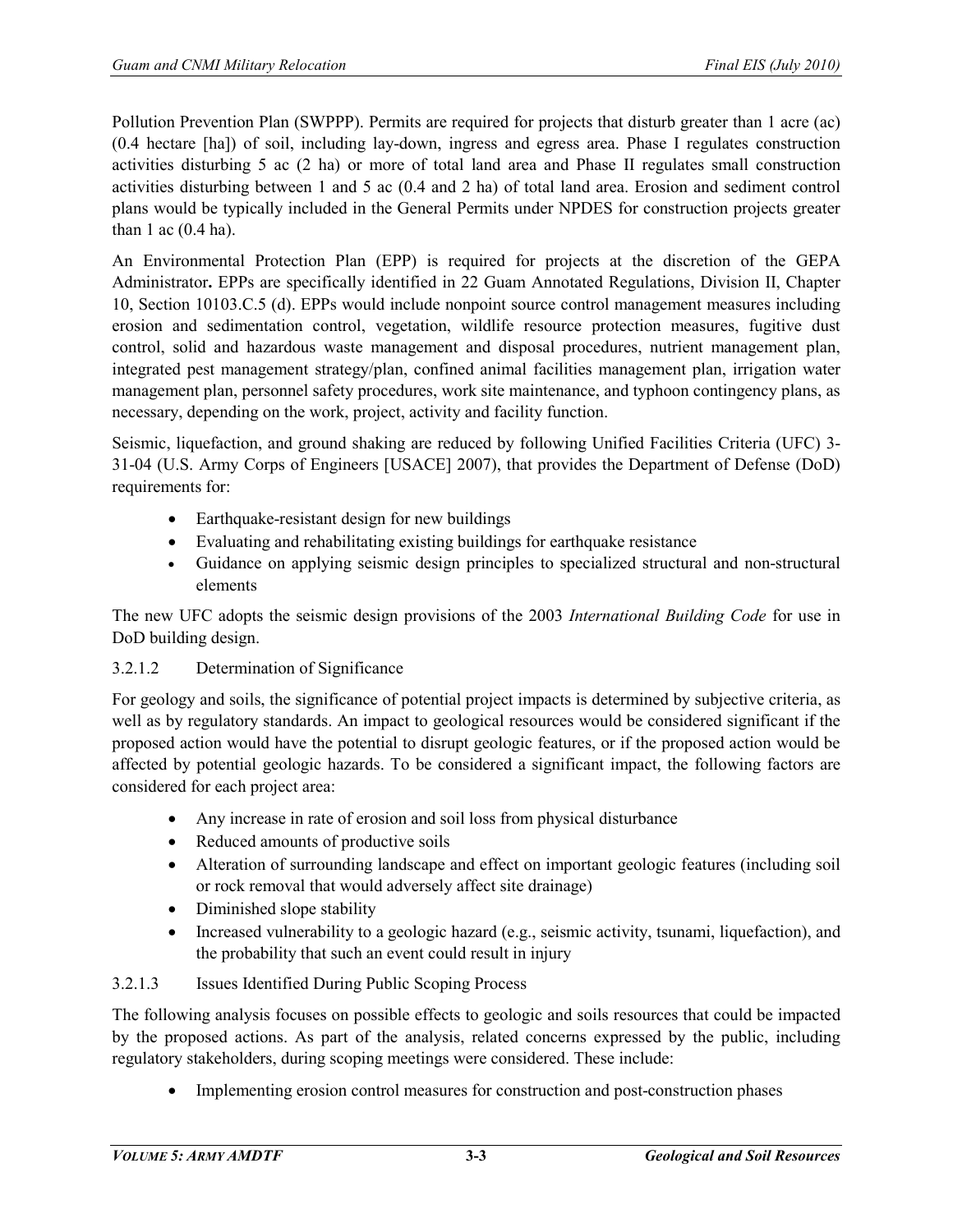• Ensuring the proper permitting and local government clearances are sought where applicable

# **3.2.2 Headquarters/Housing Alternatives**

This description of environmental consequences addresses all components of the proposed actions for the Army AMDTF. This includes the headquarters/housing component and the munitions storage component, each of which has three alternatives. A full analysis of each alternative is presented beneath the individual headings of this chapter. The weapons emplacement component has four alternatives. Detailed information on the weapons emplacements is contained in a Classified Appendix (Appendix L). A summary of impacts specific to each set of alternatives (including an unclassified summary of weapons emplacement impacts) is presented at the end of this chapter.

# 3.2.2.1 Headquarters/Housing Alternative 1 (Preferred Alternative)

Under Alternative 1, the Army administration/headquarters (HQ) and maintenance facility would be colocated with the Marine Corps in the northern portion of Naval Computer and Telecommunications Station (NCTS) Finegayan. Unaccompanied personnel housing facilities would also be located within NCTS Finegayan. Accompanied personnel housing facilities would be co-located with the Main Cantonment housing areas in South Finegayan. Recreational and quality of life (QOL) facilities would be co-located within and adjacent to the housing areas.

#### North

# *NCTS Finegayan*

*Construction.* The proposed Alternative 1 development would disturb soil during construction. There is a risk of increased rate of erosion, compaction, and soil loss from physical disturbance caused by construction activity; however, construction Standard Operating Procedures (SOPs) would be implemented to minimize impacts. Erosion potential for soils found at Finegayan is shown in Table 3.2-1.

| Soil Type                                                                                                                                                                                                                                                                                                                                                                 | Location              | <b>Erosion Potential</b> |
|---------------------------------------------------------------------------------------------------------------------------------------------------------------------------------------------------------------------------------------------------------------------------------------------------------------------------------------------------------------------------|-----------------------|--------------------------|
| Guam Cobbly Clay Loam at 3-7% slope                                                                                                                                                                                                                                                                                                                                       | Andersen AFB          | slight                   |
| Guam Cobbly Clay Loam at 7-15% slope                                                                                                                                                                                                                                                                                                                                      | Andersen AFB          | slight                   |
| Guam Urban Land Complex at 0-3% slope                                                                                                                                                                                                                                                                                                                                     | Andersen AFB          | slight                   |
| Guam Urban Land Complex at 0-3% slope                                                                                                                                                                                                                                                                                                                                     | <b>NCTS</b> Finegayan | slight                   |
| Guam Cobbly Clay Loam at 3-7% slope                                                                                                                                                                                                                                                                                                                                       | <b>NCTS</b> Finegayan | slight                   |
| Guam-Yigo Complex at 0-7% slope                                                                                                                                                                                                                                                                                                                                           | South Finegayan       | slight                   |
| Guam Cobbly Clay Loam at 3-7% slope                                                                                                                                                                                                                                                                                                                                       | South Finegayan       | slight                   |
| Guam Urban Land Complex at 0-3% slope                                                                                                                                                                                                                                                                                                                                     | South Finegayan       | slight                   |
| Guam Cobbly Clay Loam at 7-15% slope                                                                                                                                                                                                                                                                                                                                      | Andersen South        | slight                   |
| Guam Cobbly Clay Loam at 7-15% slope                                                                                                                                                                                                                                                                                                                                      | Andersen South        | slight                   |
| Guam Urban Land Complex at 0-3% slope                                                                                                                                                                                                                                                                                                                                     | Andersen South        | slight                   |
| Guam Cobbly Clay Loam at 7-15% slope                                                                                                                                                                                                                                                                                                                                      | Navy Barrigada        | slight                   |
| Pulantat Clay at 3-7% slope                                                                                                                                                                                                                                                                                                                                               | Navy Barrigada        | slight                   |
| Pulantat Clay at 7-10% slope                                                                                                                                                                                                                                                                                                                                              | Navy Barrigada        | slight                   |
| Urban Land Coastal Fill at 0 -3% slope                                                                                                                                                                                                                                                                                                                                    | Navy Barrigada        | slight                   |
| Guam Cobbly Clay Loam at 3-7% slope                                                                                                                                                                                                                                                                                                                                       | Air Force Barrigada   | slight                   |
| Chacha Clay at 0-5% slope                                                                                                                                                                                                                                                                                                                                                 | Air Force Barrigada   | slight                   |
| Pulantat-Kagman Clays at 0-7% slope<br>$\mathbf{v}$ $\mathbf{v}$ $\mathbf{v}$ $\mathbf{v}$ $\mathbf{v}$ $\mathbf{v}$ $\mathbf{v}$ $\mathbf{v}$ $\mathbf{v}$ $\mathbf{v}$ $\mathbf{v}$ $\mathbf{v}$ $\mathbf{v}$ $\mathbf{v}$ $\mathbf{v}$ $\mathbf{v}$ $\mathbf{v}$ $\mathbf{v}$ $\mathbf{v}$ $\mathbf{v}$ $\mathbf{v}$ $\mathbf{v}$ $\mathbf{v}$ $\mathbf{v}$ $\mathbf{$ | Air Force Barrigada   | slight                   |

**Table 3.2-1. Soil Erosion Potential at Proposed Sites**

*Source:* Young 1988.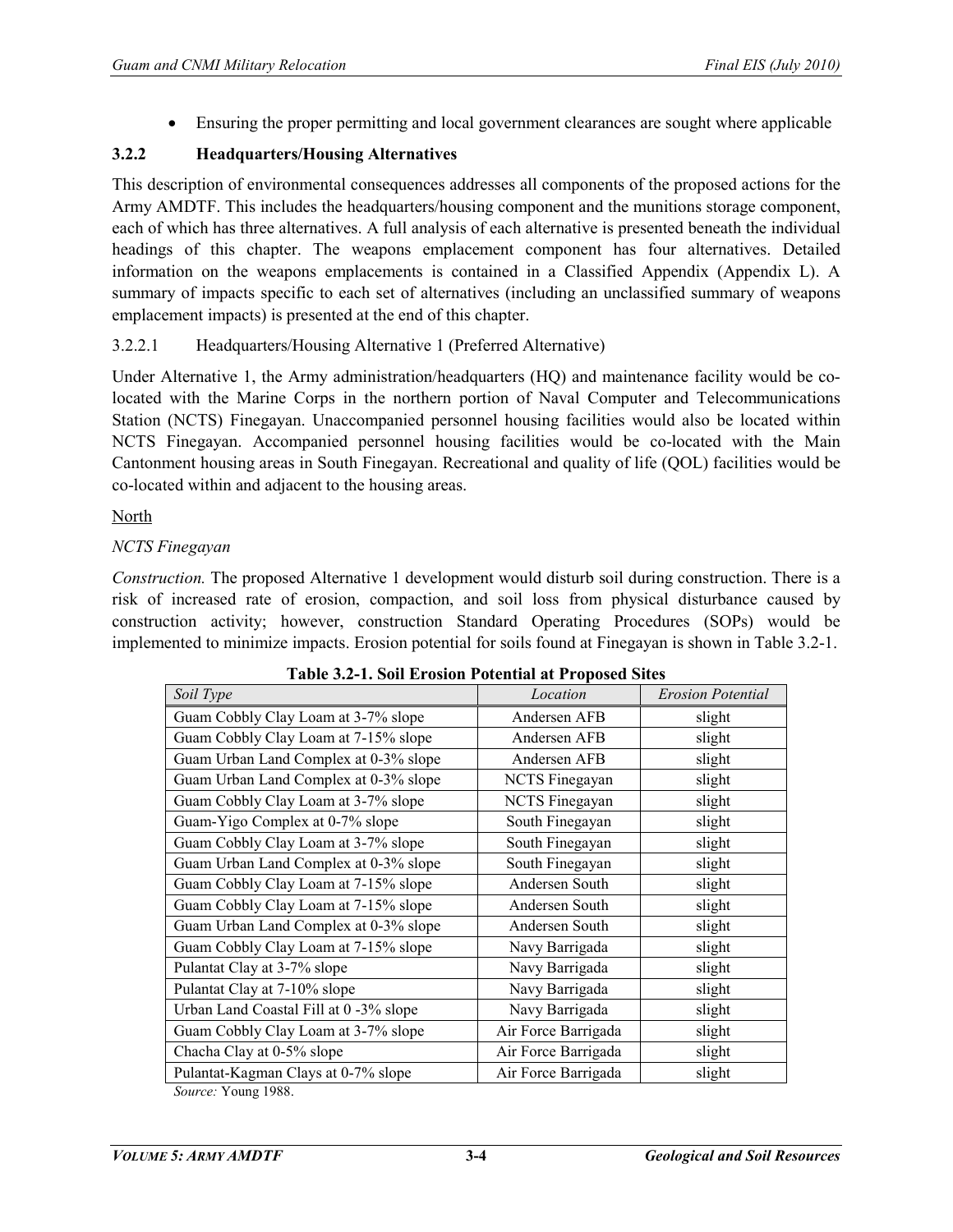Soil types disturbed would not be agriculturally productive soils. Construction SOPs would include requirements for stormwater compliance and Best Management Practices (BMPs), including the use of hay bales and silt fences around disturbed soil areas, to ensure that all aspects of the project construction would be performed in a manner to minimize impacts during construction activity. A description of the standard BMPs and resource protection measures required by regulatory mandates can be found in Volume 7. A more detailed explanation of regulatory permitting requirements is available in Volume 8. Implementation of measures noted in the geology and soils column would prevent erosion; therefore, the impacts from soil erosion would be less than significant. Indirect impacts to geological resources, water resources, and marine biological resources from soil erosion would be prevented by implementation of BMPs. Therefore, Alternative 1 impacts to soil erosion, compaction, and loss of agriculturally productive soil would be less than significant.

Construction activities under Alternative 1 would include clearing, grading and grubbing, demolition of existing road pavement, earthwork, and planting vegetation. Temporary loss of vegetation would occur; however, replanting and ground maintenance would promote regrowth. Therefore, changes to the landscape associated with Alternative 1 would result in less than significant impacts to unique geological resources.

There are at least ten sinkholes in the vicinity of the proposed Main Cantonment area. Known sinkholes in the Army AMDTF project area would be avoided and a buffer zone of vegetation would be left around all sinkholes as a proposed mitigation measure to prevent further erosion or expansion. As a result of the proposed mitigation, these sinkholes would not be affected by construction activities. A survey by a licensed geologist is required prior to construction to ensure that all sinkholes have been identified. If additional sinkholes are discovered, significant impacts to these sinkholes would be determined and projects would be designed in consideration of these sinkholes as appropriate. Any known sinkholes, along with any others found in proximity to the planned headquarters/housing area that are deemed hazardous would be fenced off and signs put in place to warn of the potential danger. With the proposed mitigation, less than significant impacts are expected.

Finegayan is located in a potentially active seismic zone. Hazards associated with earthquakes and fault rupture would be minimized by adherence to UFC 3-310-04 Seismic Design for Buildings (USACE 2007). The Alternative 1 proposed developments would be located on a relatively level area that would not be subject to slope instability. This would result in less than significant impacts associated with geologic hazards during construction.

*Operation.* Topography and landscape features would not change substantively under Alternative 1. The topography is relatively level thus slope stability would not be diminished. The action area is located in an area with karst geologic features that are of concern for the operation of these facilities. Operations would not occur over unstable karst features. Sinkholes that are deemed to be hazardous would be avoided and a buffer zone of vegetation would be left around all sinkholes as a proposed mitigation measure to prevent further erosion or expansion, with fences and signs put in place to warn of the potential danger. Operations activities would not disturb or compact soil or cause an increase in erosion. Therefore, with proposed mitigation, Alternative 1 would result in less than significant impacts to unique geological resources and it would not result in erosion or compaction.

NCTS Finegayan is located in a potentially active seismic zone. The Alternative 1 proposed developments would be located on a relatively level area that would not be subject to slope instability. The predominant limestone bedrock is not subject to liquefaction. Hazards associated with earthquakes and fault ruptures would be minimized by adherence to UFC 3-310-04 Seismic Design for Buildings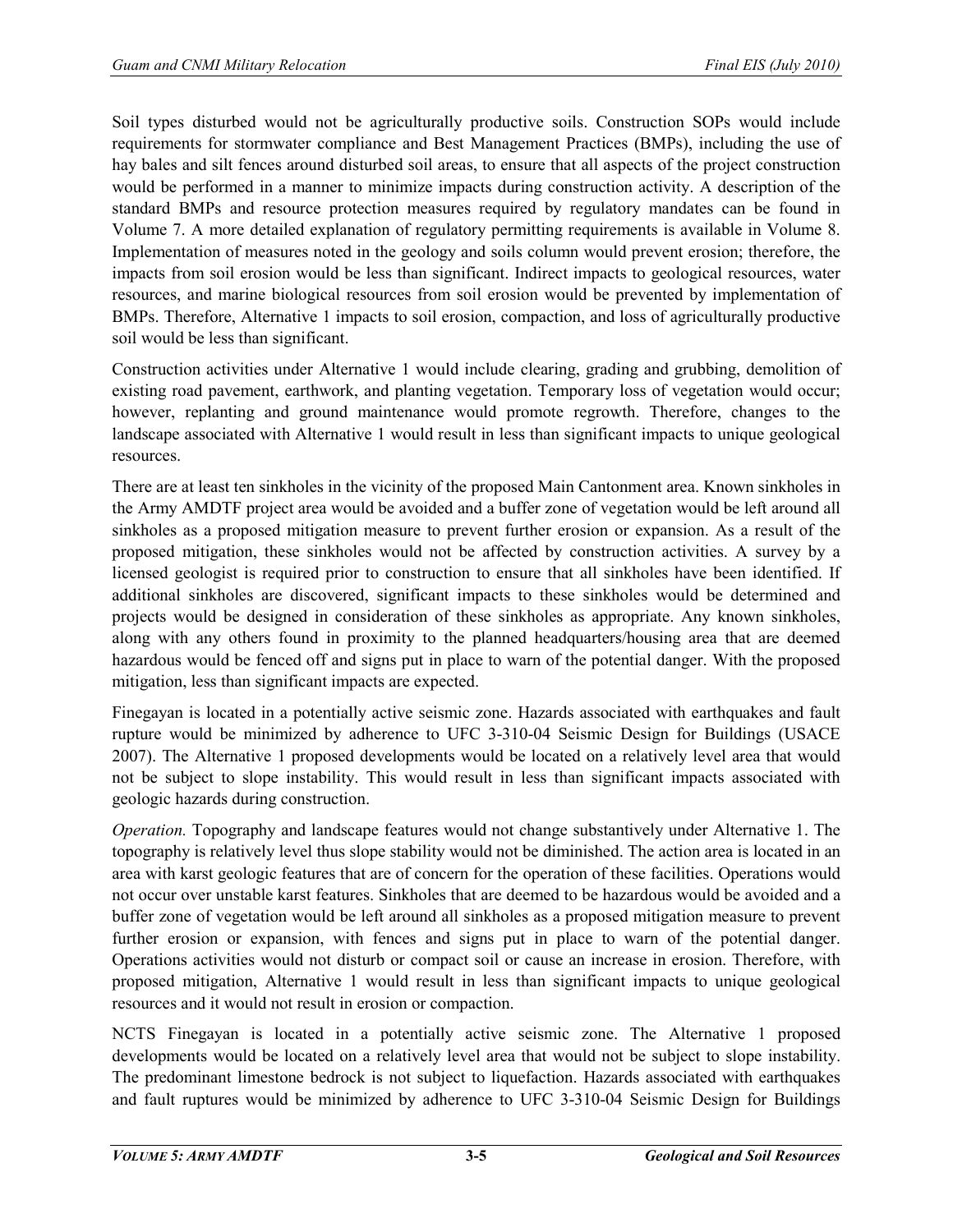(USACE 2007). Therefore, Alternative 1 would result in less than significant impacts associated with geologic hazards during the operations phase of the proposed action.

# *South Finegayan*

*Construction.* The proposed Alternative 1 development would disturb soil during construction. There would be a risk of an increased rate of erosion, compaction, and soil loss from physical disturbance caused by construction activity; however, SOPs would be implemented to minimize impacts. Erosion potential for soils found at Finegayan is shown in Table 3.2-1.

Soil types disturbed would not be agriculturally productive soils. Soil erosion is primarily a concern for discharge into surface or near shore waters that are not located near the proposed construction. Construction SOPs, including use of hay bales and silt fences to surround disturbed areas, would be followed to minimize soil erosion. Therefore, Alternative 1 impacts to soil erosion and loss of agriculturally productive soil would be less than significant.

Construction SOPs would include requirements for stormwater compliance and BMPs to ensure that all aspects of the project construction would be performed in a manner to minimize impacts during construction activity. A description of the standard BMPs and resource protection measures required by regulatory mandates can be found in Volume 7. A more detailed explanation of regulatory permitting requirements is available in Volume 8. Implementation of measures noted in the geology and soils column would prevent erosion; therefore, the impacts from soil erosion would be less than significant. Indirect impacts to geological resources, water resources, and marine biological resources from soil erosion would be prevented by implementation of BMPs. Alternative 1 would result in less than significant impacts to soil compaction and agriculturally productive soil.

Construction activities under Alternative 1 would include clearing, grading and grubbing, demolition of existing road pavement, earthwork, and planting vegetation. Temporary loss of vegetation would occur; however, replanting and ground maintenance would promote regrowth. Therefore, changes to the landscape associated with Alternative 1 would result in less than significant impacts to unique geological resources.

South Finegayan is located in a potentially active seismic zone. Hazards associated with earthquakes and fault rupture would be minimized by adherence to UFC 3-310-04 Seismic Design for Buildings (USACE 2007). This would result in less than significant impacts associated with geologic hazards.

*Operation.* Topography and landscape features would not change substantively under Alternative 1. The topography is level, thus slope stability would not be diminished. The action area would be located in an area with karst geologic features that are of concern for the operation of these facilities. Operations would not occur over unstable karst features. Operations activities would not disturb or compact soil or cause an increase in erosion. Therefore, Alternative 1 would result in less than significant impacts to unique geological resources and it would not result in erosion or compaction.

South Finegayan is located in a potentially active seismic zone. The Alternative 1 proposed developments would be located on a relatively level area that would not be subject to slope instability. The predominant limestone bedrock is not subject to liquefaction. Hazards associated with earthquakes and South fault rupture would be minimized by adherence to UFC 3-310-04 Seismic Design for Buildings (USACE 2007). Therefore, Alternative 1 would result in less than significant impacts associated with geologic hazards during the operations phase of the proposed action.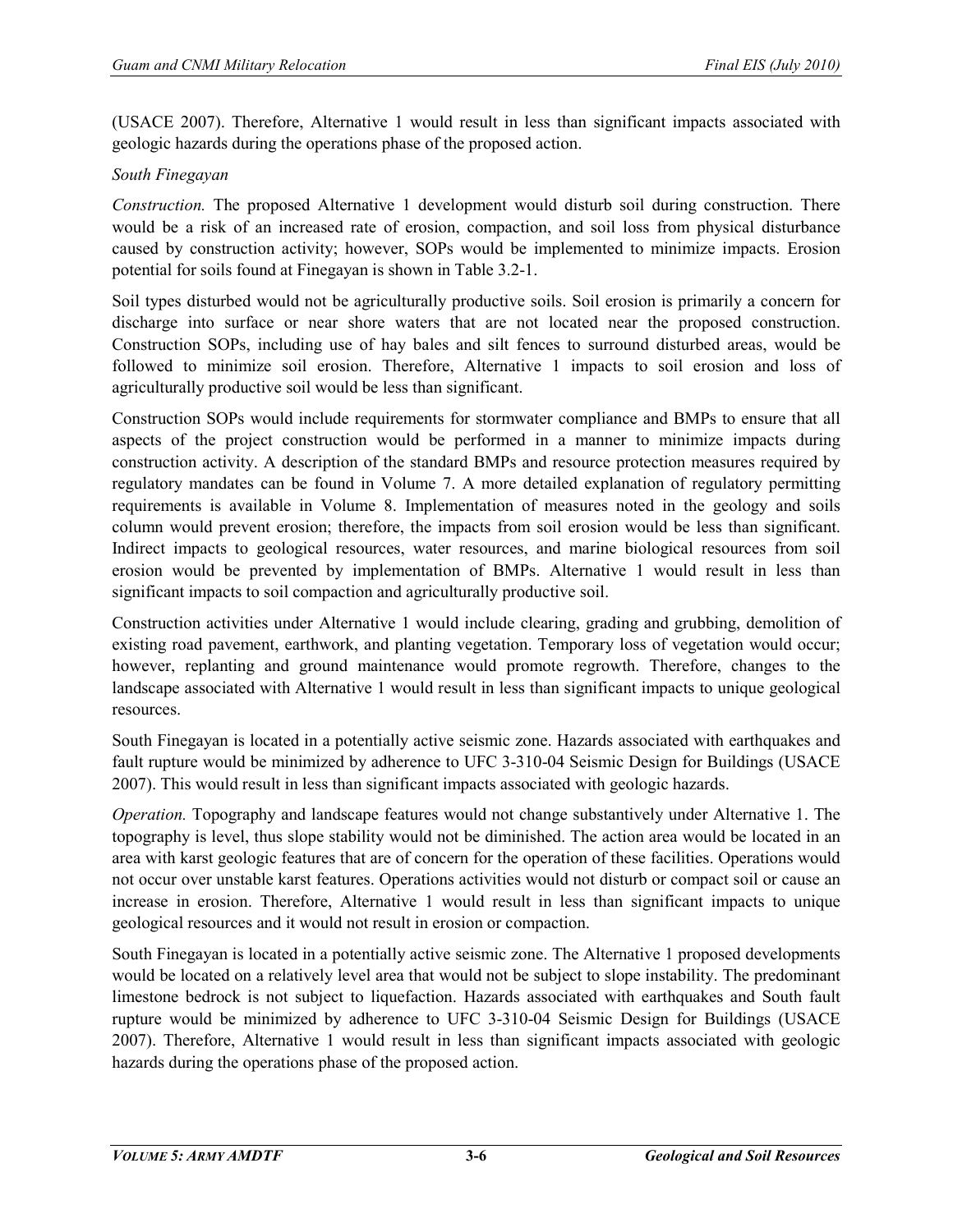# Central

# *Navy Barrigada*

Navy Barrigada lands would not be used; therefore, there would be no impacts to those lands under Alternative 1.

# *Air Force Barrigada*

Air Force Barrigada lands would not be used; therefore, there would be no impacts to those lands under Alternative 1.

# Alternative 1 Proposed Mitigation Measures

Known sinkholes would be avoided and a buffer zone of vegetation would be left around them as a mitigation measure to prevent further erosion or expansion. As a result of mitigation, the sinkholes would not be affected by construction activities. A survey by a licensed geologist would be required prior to construction to ensure that all sinkholes have been identified. If additional sinkholes are discovered, significant impacts to these sinkholes would be determined and projects would be designed in consideration of these sinkholes as appropriate. Any known sinkholes, along with any others found, that are deemed hazardous would be fenced off and signs put in place to warn of the potential danger. With the proposed mitigation, less than significant impacts would occur.

# 3.2.2.2 Headquarters/Housing Alternative 2

Under Alternative 2, the Army AMDTF HQ would be co-located with the unaccompanied housing at the 1,081-ac (438-ha) Navy Barrigada site.

# North

# *NCTS Finegayan*

Finegayan land would not be used; therefore, there would be no impacts to Finegayan under Alternative 2.

# *South Finegayan*

South Finegayan would not be used under Alternative 2; therefore, there would be no impacts to South Finegayan under Alternative 2.

#### Central

# *Navy Barrigada*

*Construction.* The proposed Alternative 2 at Navy Barrigada would disturb soil during construction. There is a potential for soil loss and an increased rate of erosion and/or compaction from physical disturbance caused by construction activity. SOPs would be implemented to minimize these impacts. Erosion potential for soils found at Navy Barrigada is shown in Table 3.2-1.

Soil types disturbed would not be agriculturally productive soils. Construction SOPs would include requirements for stormwater compliance and BMPs, including the use of hay bales and silt fences around disturbed soil areas, to ensure that all aspects of the project construction would be performed in a manner to minimize impacts during construction activity. A description of the standard BMPs and resource protection measures required by regulatory mandates can be found in Volume 7. A more detailed explanation of regulatory permitting requirements is available in Volume 8. Implementation of measures noted in the geology and soils column would prevent erosion; therefore, the impacts from soil erosion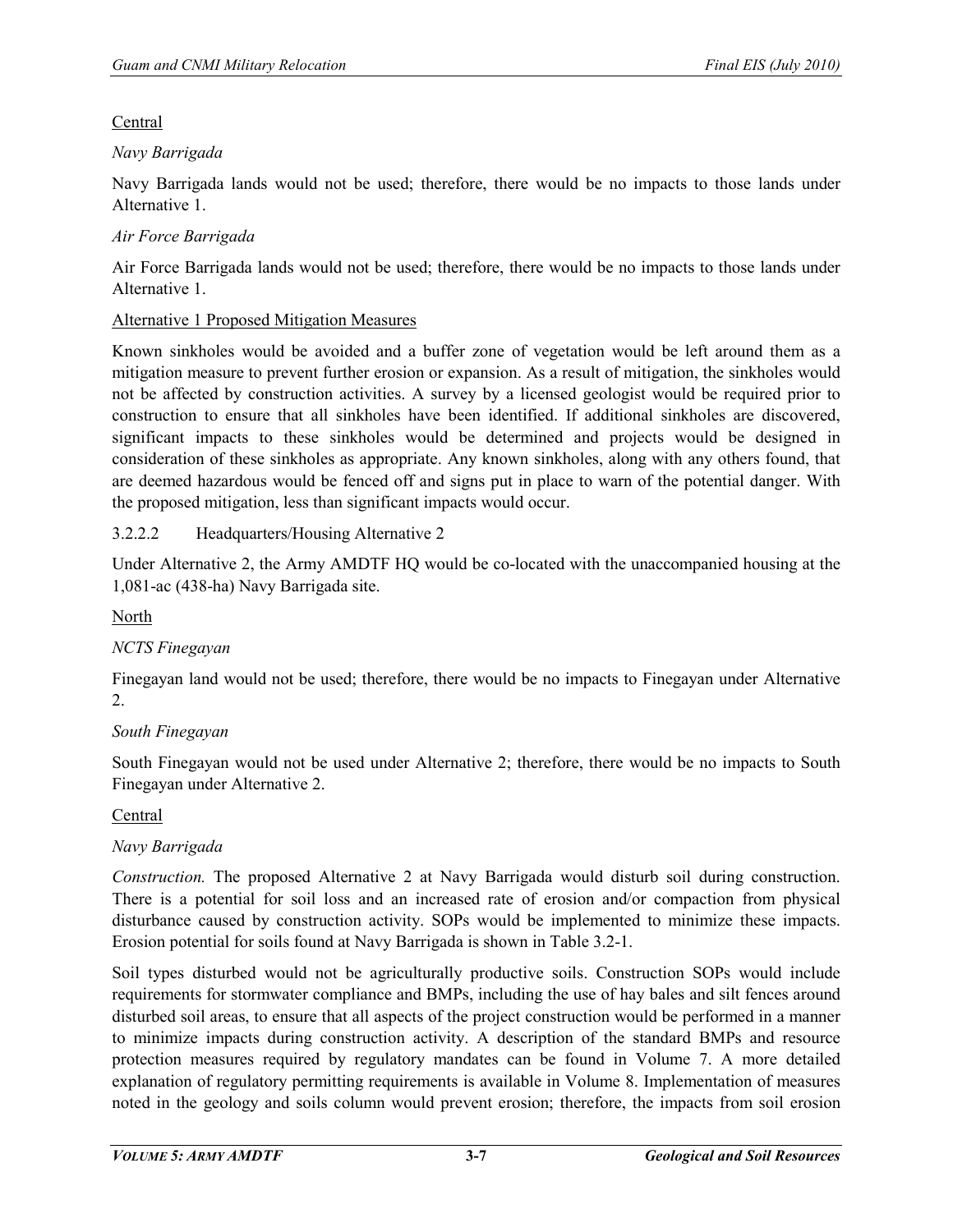would be less than significant. Indirect impacts to geological resources, water resources, and marine biological resources from soil erosion would be prevented by implementation of BMPs. Therefore, Alternative 2 impacts to soil erosion, compaction, and loss of agriculturally productive soil would be less than significant.

Construction activities under Alternative 2 would include clearing, grading and grubbing, demolition of existing road pavement, earthwork, and planting vegetation. Temporary loss of vegetation would occur; however, replanting and ground maintenance would promote regrowth. There are no known sinkholes at Navy Barrigada. Therefore, changes to the landscape associated with Alternative 2 would result in less than significant impacts to unique geological resources.

Navy Barrigada is located in a potentially active seismic zone; however, there are no known bedrock faults in Navy Barrigada. The predominant limestone bedrock is not vulnerable to liquefaction. The Alternative 2 proposed developments would be located on a relatively level plateau that would not be subject to slope instability. During project design and construction, hazards associated with earthquakes and fault rupture would be minimized by adherence to UFC 3-310-04 Seismic Design for Buildings (USACE 2007). This would result in less than significant impacts associated with geologic hazards.

*Operation.* Topography and landscape features would not change substantively under Alternative 2. The topography is level, thus slope stability would not be diminished. The action area is located in an area with karst geologic features that are of concern for the operation of these facilities. Operations would not occur over unstable karst features. Operations activities would not disturb or compact soil or cause an increase in erosion. Therefore, Alternative 2 would result in less than significant impacts to unique geological resources and would not result in significant erosion or compaction.

Although Navy Barrigada is located in a potentially active seismic zone, the hazards associated with earthquakes, fault rupture and slope instability would be minimized during construction. Hazards associated with earthquakes and fault rupture would be minimized by adherence to UFC 3-310-04 Seismic Design for Buildings (USACE 2007). The Alternative 2 proposed developments would be located on a relatively level area that would not be subject to slope instability. The predominant limestone bedrock is not vulnerable to liquefaction. Therefore, Alternative 2 would result in less than significant impacts associated with geologic hazards.

# *Air Force Barrigada*

Air Force Barrigada lands would not be used; therefore, there would be no impacts to those lands under Alternative 2.

#### Alternative 2 Proposed Mitigation Measures

Because impacts on geological and soil resources are less than significant, there are no mitigation measures proposed. SOPs and BMPs for erosion and sedimentation controls would protect geological and soil resources during construction. During the operations phase of the proposed action, BMPs such as sound stormwater management practices would minimize impacts to these resources.

# 3.2.2.3 Headquarters/Housing Alternative 3

Under Alternative 3, the Administration/HQ and Maintenance Facility would be co-located with Marine Corps facilities in the northern portion of NCTS Finegayan. The unaccompanied personnel housing facilities would also be located on NCTS Finegayan. Accompanied personnel housing would be colocated with Marine Corps housing at Navy Barrigada and Air Force Barrigada. Recreational and QOL facilities would be co-located within and adjacent to the housing areas.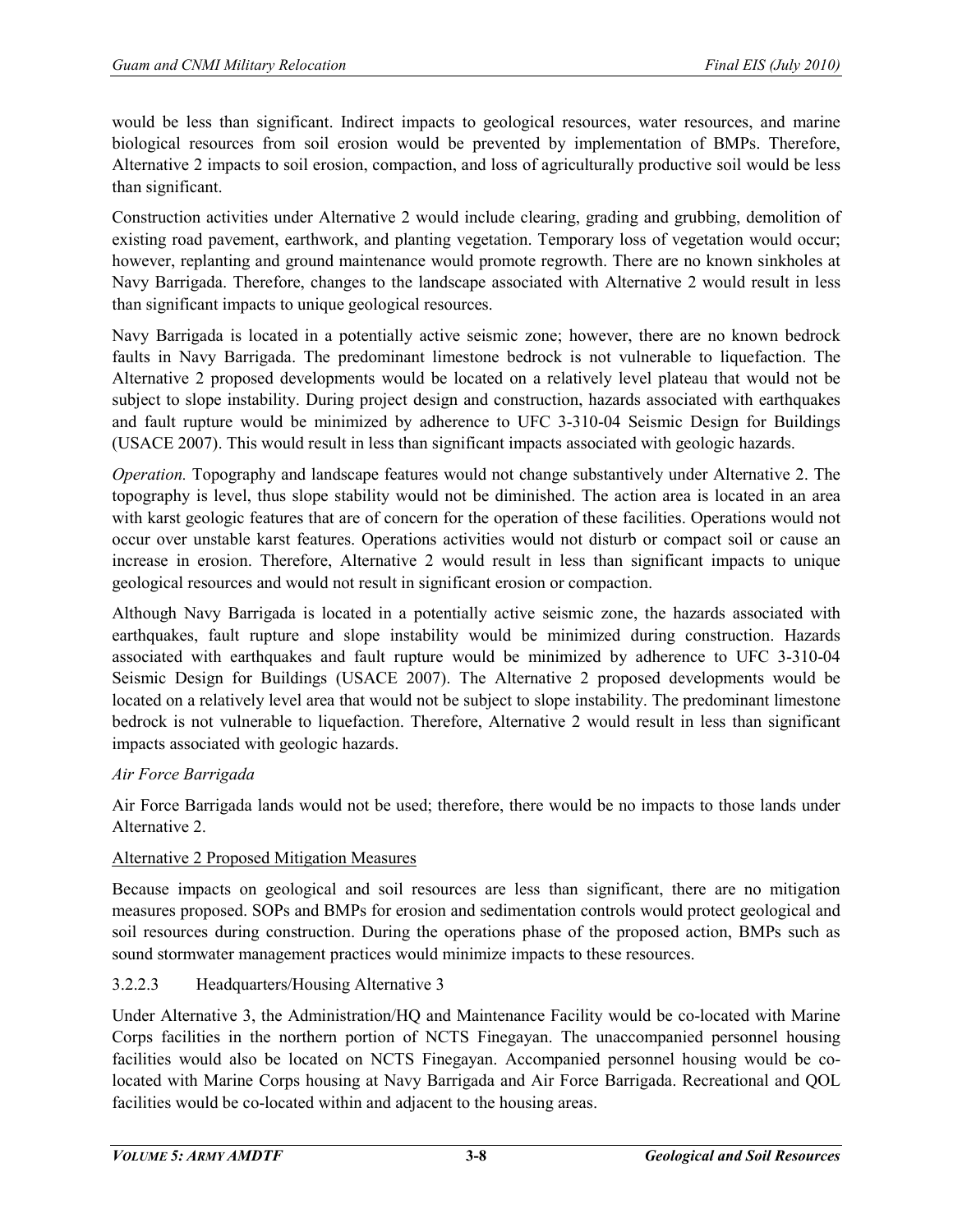#### North

# *NCTS Finegayan*

*Construction.* The impacts for NCTS Finegayan would be the same as those for Alternative 1.

*Operation.* The impacts for NCTS Finegayan would be the same as those for Alternative 1.

# *South Finegayan*

South Finegayan would not be developed under Alternative 3; therefore, there would be no impacts to South Finegayan.

# Central

# *Navy Barrigada*

*Construction.* The impacts would be the same as those for Alternative 2 at Navy Barrigada.

*Operation.* Impacts would be the same as those for Alternative 2 at Navy Barrigada.

# *Air Force Barrigada*

*Construction.* The proposed Alternative 3 at Air Force Barrigada would disturb soil during construction. There is a potential for soil loss and an increased rate of erosion and/or compaction from physical disturbance caused by construction activity. SOPs would be implemented to minimize these impacts. Erosion potential for soils found at Barrigada is shown in Table 3.2-1.

Soil types disturbed would not be agriculturally productive soils. Construction SOPs would include requirements for stormwater compliance and BMPs, including the use of hay bales and silt fences around disturbed soil areas, to ensure that all aspects of the project construction would be performed in a manner to minimize impacts during construction activity. A description of the standard BMPs and resource protection measures required by regulatory mandates can be found in Volume 7. A more detailed explanation of regulatory permitting requirements is available in Volume 8. Implementation of measures noted in the geology and soils column would prevent erosion; therefore, the impacts from soil erosion would be less than significant. Indirect impacts to geological resources, water resources, and marine biological resources from soil erosion would be prevented by implementation of BMPs. Therefore, Alternative 3 impacts to soil erosion, compaction, and loss of agriculturally productive soil would be less than significant.

Construction activities under Alternative 3 would include clearing, grading and grubbing, demolition of existing road pavement, earthwork, and planting vegetation. Temporary loss of vegetation would occur; however, replanting and ground maintenance would promote regrowth. There are no known sinkholes at Air Force Barrigada. Therefore, changes to the landscape associated with Alternative 3 would result in less than significant impacts to unique geological resources.

Air Force Barrigada is located in a potentially active seismic zone. However, there are no known bedrock faults at Air Force Barrigada. The predominant limestone bedrock is not vulnerable to liquefaction. The Alternative 3 proposed developments would be located on a relatively level plateau that would not be subject to slope instability. During project design and construction, hazards associated with earthquakes and fault rupture would be minimized by adherence to UFC 3-310-04 Seismic Design for Buildings (USACE 2007). This would result in less than significant impacts associated with geologic hazards.

*Operation.* Topography and landscape features would not change substantively under Alternative 3. The topography is level, thus slope stability would not be diminished. There are no known sinkholes at Air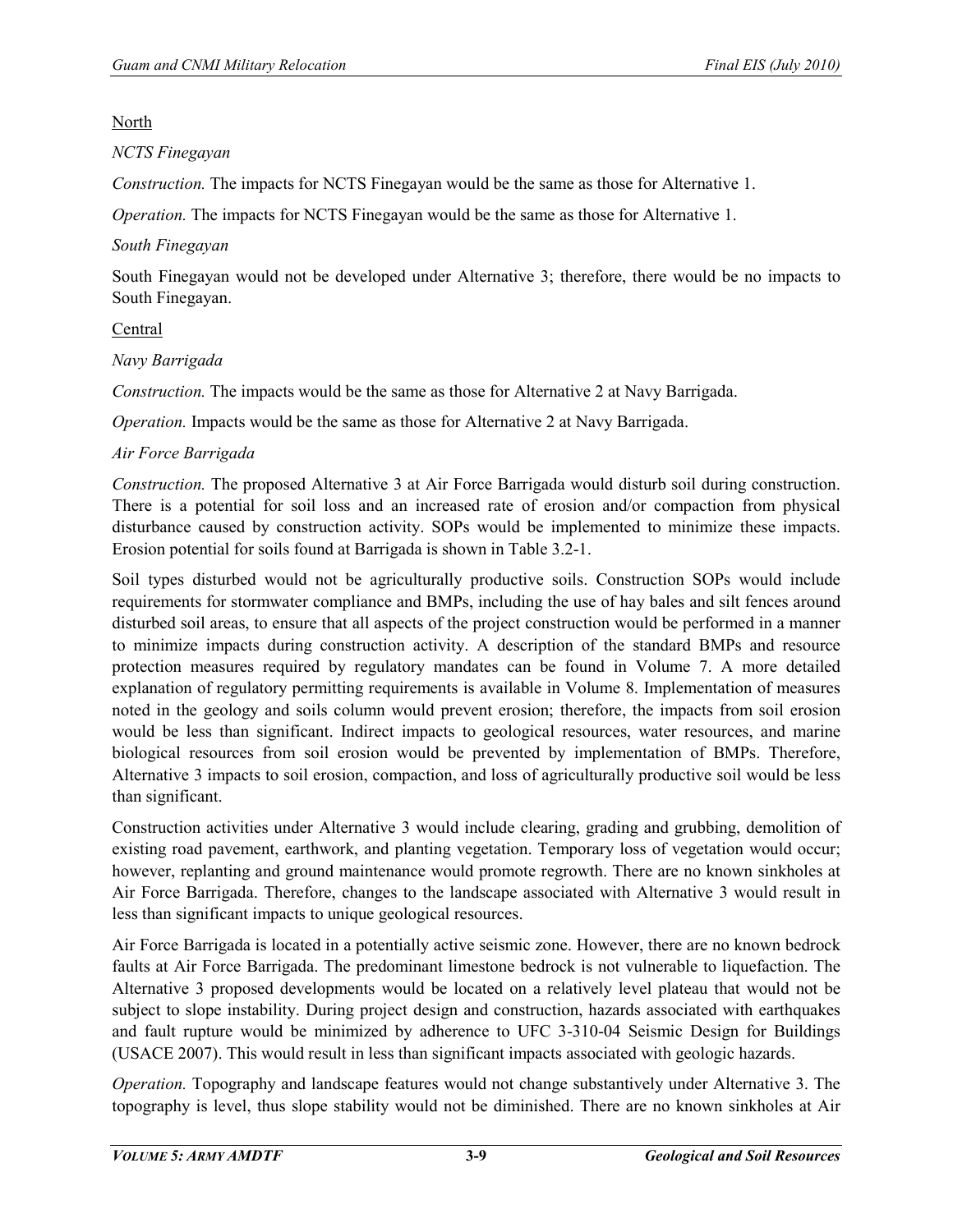Force Barrigada. Operations activities would not disturb or compact soil or cause an increase in erosion. Therefore, Alternative 3 would result in less than significant impacts to unique geological resources and would not result in significant erosion or compaction.

Although Air Force Barrigada is located in a potentially active seismic zone, the Alternative 3 proposed developments would be located on a relatively level area that would not be subject to slope instability. The predominant limestone bedrock is not vulnerable to liquefaction. Hazards associated with earthquakes and fault rupture would be minimized during project design and construction by adherence to UFC 3-310-04 Seismic Design for Buildings (USACE 2007); therefore, Alternative 3 would result in less than significant impacts associated with geologic hazards.

#### Alternative 3 Proposed Mitigation Measures

Known sinkholes at NCTS Finegayan would be avoided and a buffer zone of vegetation would be left around them as a mitigation measure to prevent further erosion or expansion. As a result of proposed mitigation, the sinkholes would not be affected by construction activities. A survey by a licensed geologist would be required prior to construction to ensure that all sinkholes have been identified. If additional sinkholes are discovered, significant impacts to these sinkholes would be determined and projects would be designed in consideration of these sinkholes as appropriate. Any known sinkholes, along with any others found, that are deemed hazardous would be fenced off and signs put in place to warn of the potential danger. With proposed mitigation, less than significant impacts would occur.

# **3.2.3 Munitions Storage Alternatives**

# 3.2.3.1 Munitions Storage Alternative 1 (Preferred Alternative)

# Construction

The proposed Alternative 1 magazine construction would occur near the Habitat Management Unit (HMU) (see Figure 2.4-2). Proposed construction would disturb 6.6 ac (2.7 ha) of soil during construction. Erosion potential for soils found at Andersen Air Force Base (AFB) is shown in Table 3.2-1. The type of soil disturbed by the construction of the ECMs would be Guam Urban Land Complex. There is a risk of increased rate of erosion, compaction, and soil loss from physical disturbance caused by construction activity; however, construction SOPs would be implemented to minimize impacts.

Soil types disturbed near the HMU during construction of the munitions storage facilities would not be agriculturally productive soils. Construction SOPs would be followed to minimize soil erosion. The construction SOPs would include requirements for stormwater compliance and BMPs, including use of hale bales and silt fences, to ensure that all aspects of the project construction would be performed in a manner to minimize impacts during construction activity. A description of the standard BMPs and resource protection measures required by regulatory mandates can be found in Volume 7. Indirect impacts to geological resources, water resources, and marine biological resources from soil erosion would be prevented by implementation of BMPs. Implementation of measures noted in the geology and soils column would prevent erosion, thus the impacts from soil erosion would be less than significant. A more detailed explanation of regulatory permitting requirements is available in Volume 8.

Construction activities under Alternative 1 would include clearing, grading and grubbing, demolition of existing road pavement, earthwork, and planting vegetation. Temporary loss of vegetation would occur; however, replanting and ground maintenance would promote regrowth. Therefore, changes to the landscape associated with Alternative 1 would result in less than significant impacts to unique geological resources.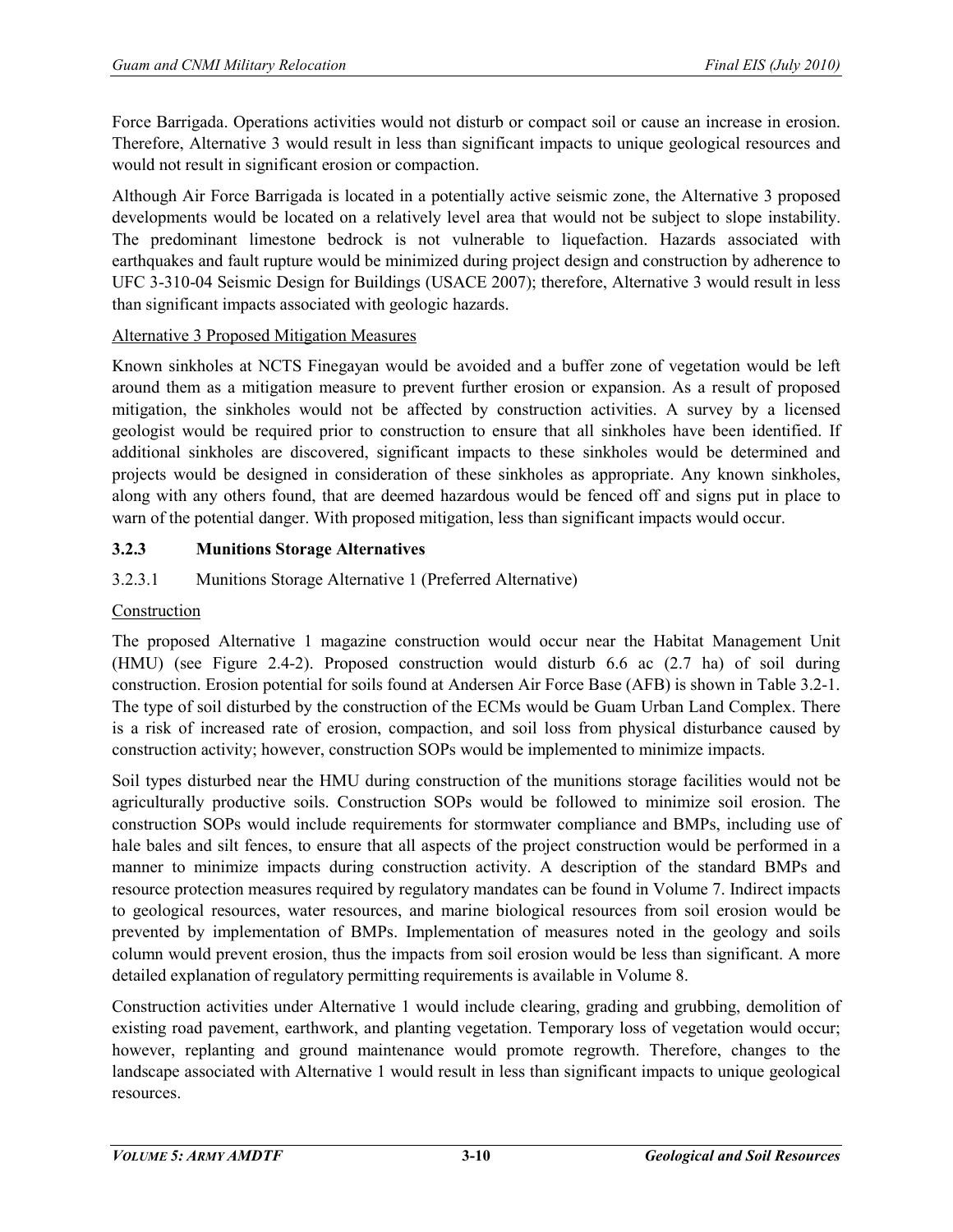Sinkholes are common in Northern Guam. Known sinkholes would be avoided and a buffer zone of vegetation would be left around all sinkholes as a mitigation measure to prevent further erosion or expansion. As a result of mitigation, the sinkholes would not be affected by construction activities. A survey by a licensed geologist would be required prior to construction to ensure that all sinkholes have been identified. If additional sinkholes are discovered, significant impacts to these sinkholes would be determined and projects would be designed in consideration of these sinkholes as appropriate. Any known sinkholes, along with any others found, that are deemed hazardous would be fenced off and signs put in place to warn of the potential danger. With proposed mitigation, less than significant impacts are expected.

Andersen AFB is located in a potentially active seismic zone. The predominant limestone bedrock is not vulnerable to liquefaction. The Alternative 1 proposed magazine construction would be located on a relatively level plateau that would not be subject to slope instability. During project design and construction, hazards associated with earthquakes and fault rupture would be minimized by adherence to UFC 3-310-04 Seismic Design for Buildings (USACE 2007) and applicable military requirements for munitions storage facilities. This would result in less than significant impacts associated with geologic hazards.

# Operation

Under Munitions Storage Alternative 1 operations at Andersen AFB MSA 1 would be minimal because the magazines would be primarily used for storage. In accordance with established ammunitions storage requirements, native grassy vegetation would be established on and around the earth-covered magazines and would be maintained (e.g., periodically mowed) to minimize fire hazard. Storage operations would not directly or indirectly impact soil or geological resources.

#### 3.2.3.2 Munitions Storage Alternative 2

Existing conditions do not vary between the three munitions storage alternatives at Andersen AFB MSA 1. Therefore, impacts for Munitions Storage Alternative 2 are identical those described for Munitions Storage Alternative 1.

#### 3.2.3.3 Munitions Storage Alternative 3

Existing conditions do not vary between the three munitions storage alternatives at Andersen AFB MSA 1. Therefore, impacts for Munitions Storage Alternative 3 are identical those described for Munitions Storage Alternative 1.

#### **3.2.4 Weapons Emplacement Alternatives**

Detailed information on the weapons emplacements is contained in a Classified Appendix (Appendix L). An unclassified summary of impacts specific to each set of alternatives is presented at the end of this chapter.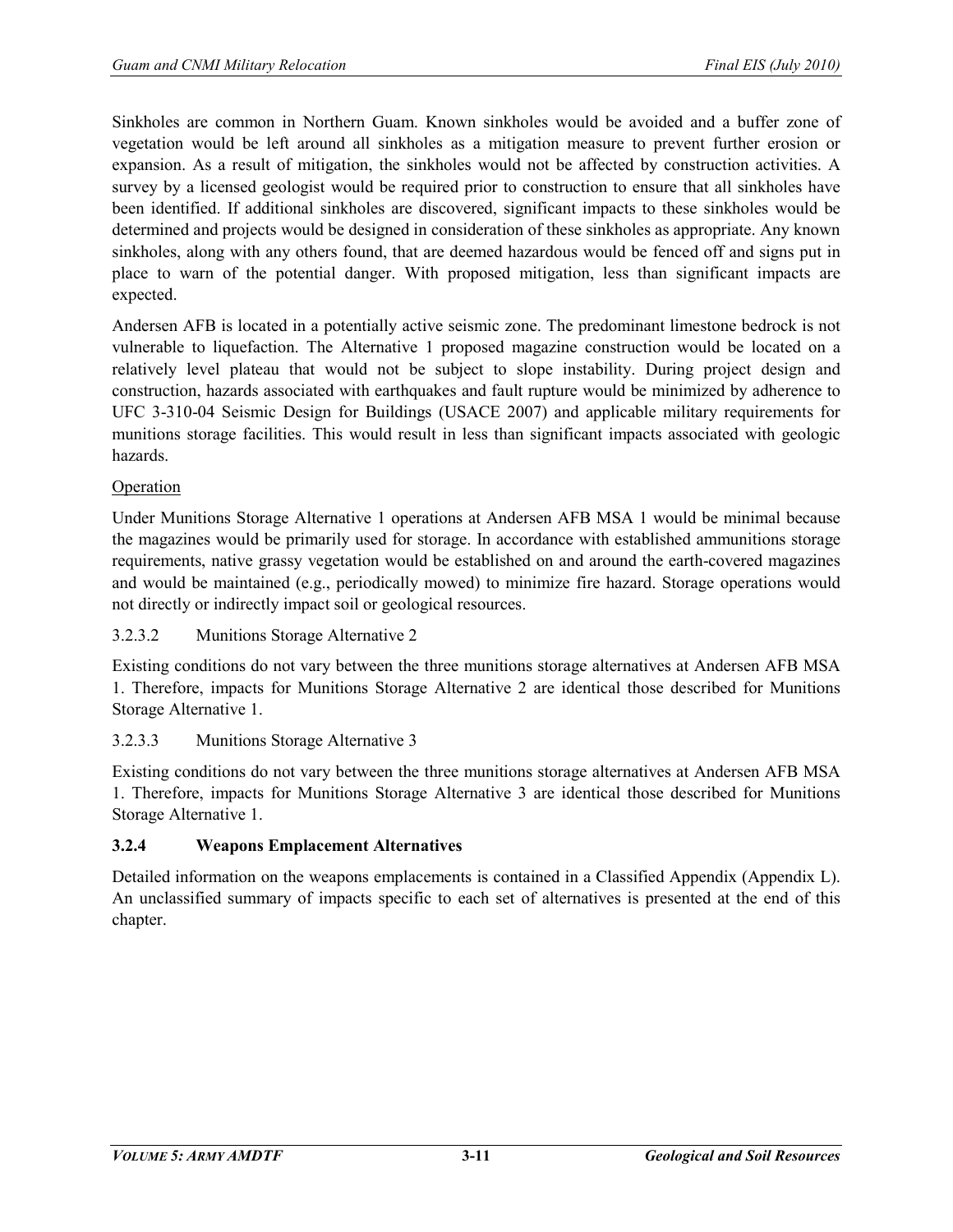#### **3.2.5 No-Action Alternative**

Under the no-action alternative, the Army AMDTF would not be established on Guam. No construction or operation would occur. Existing activities on Guam would continue; therefore, the no-action alternative has no impacts to geology or soils.

#### **3.2.6 Summary of Impacts**

Tables 3.2-2, 3.2-3, and 3.2-4, summarize the potential impacts of each major component – headquarters/housing, munitions storage, and weapons emplacement, respectively. A text summary is provided below.

| Alternative 1                                                                                                                                                                                                                                                                                                                                                       | Alternative 2                                                                                                                                                                                                | Alternative 3                                                                    |  |  |
|---------------------------------------------------------------------------------------------------------------------------------------------------------------------------------------------------------------------------------------------------------------------------------------------------------------------------------------------------------------------|--------------------------------------------------------------------------------------------------------------------------------------------------------------------------------------------------------------|----------------------------------------------------------------------------------|--|--|
| Construction                                                                                                                                                                                                                                                                                                                                                        |                                                                                                                                                                                                              |                                                                                  |  |  |
| LSI<br>Less than significant impacts<br>$\bullet$<br>due to seismic hazards through<br>adherence to UFC 3-310-04<br>Seismic Design for Buildings<br>Less than significant impacts to<br>$\bullet$<br>topography and slope stability<br>Less than significant impacts to<br>$\bullet$<br>soil erosion and compaction<br>through use of construction<br>SOPs and BMPs | LSI<br>The impacts would be the same<br>$\bullet$<br>as for Alternative 1;<br>additionally impacts to<br>sinkholes would be less than<br>significant as there are no<br>known sinkholes at Navy<br>Barrigada | <b>LSI</b><br>The impacts would be the<br>$\bullet$<br>same as for Alternative 1 |  |  |
| SI-M<br>Potential for erosion of<br>$\bullet$<br>sinkholes and/or collapse of<br>unstable karst bedrock. With<br>proposed mitigation, less than<br>significant impacts to sinkholes<br>would occur under Alternative 1<br>Operation                                                                                                                                 |                                                                                                                                                                                                              | SI-M<br>The impacts would be the<br>$\bullet$<br>same as for Alternative 1       |  |  |
| LSI                                                                                                                                                                                                                                                                                                                                                                 | LSI                                                                                                                                                                                                          | LSI                                                                              |  |  |
| Less than significant impacts<br>$\bullet$<br>due to seismic hazards through<br>adherence to UFC 3-310-04<br>Seismic Design for Buildings<br>Less than significant impacts to<br>$\bullet$<br>topography and slope stability<br>Less than significant impacts to<br>$\bullet$<br>soil erosion and compaction                                                        | The impacts would be the same<br>$\bullet$<br>as for Alternative 1                                                                                                                                           | The impacts would be the<br>$\bullet$<br>same as for Alternative 1               |  |  |
| SI-M<br>Potential for erosion of<br>sinkholes and/or collapse of<br>unstable karst bedrock. With<br>proposed mitigation, less than<br>significant impacts to sinkholes<br>would occur under Alternative                                                                                                                                                             |                                                                                                                                                                                                              | SI-M<br>The impacts would be the<br>same as for Alternative 1                    |  |  |

**Table 3.2-1. Summary of Headquarters/Housing Impacts – Alternatives 1, 2, and 3** 

*Legend:* LSI = Less than significant impact; SI-M = Significant impact mitigable to less than significant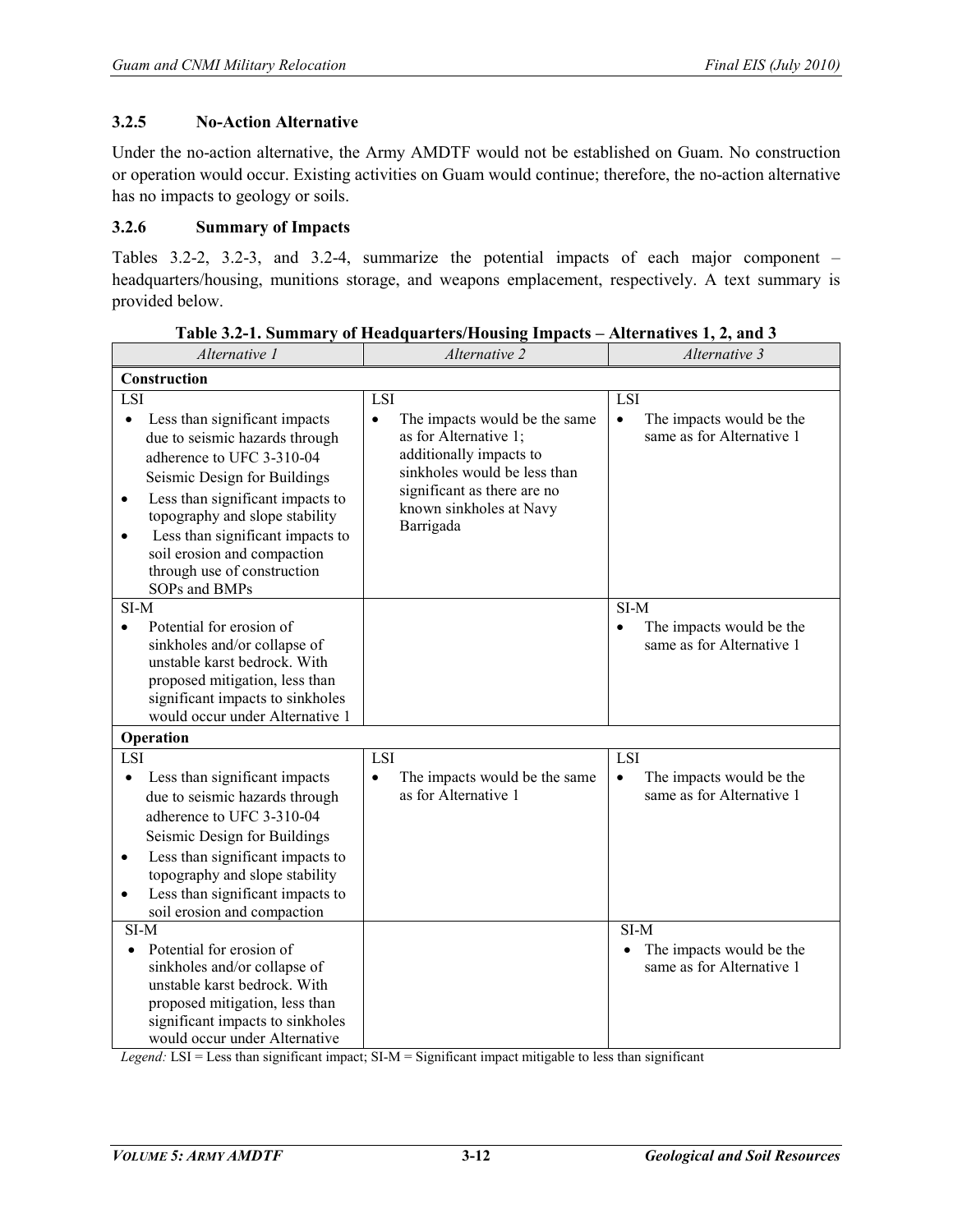| Alternative 1                                                                                                                                                                                                                                                                                                                                                                                                                                                     | Alternative 2                                                                    | Alternative 3                                                                    |  |
|-------------------------------------------------------------------------------------------------------------------------------------------------------------------------------------------------------------------------------------------------------------------------------------------------------------------------------------------------------------------------------------------------------------------------------------------------------------------|----------------------------------------------------------------------------------|----------------------------------------------------------------------------------|--|
| Construction                                                                                                                                                                                                                                                                                                                                                                                                                                                      |                                                                                  |                                                                                  |  |
| LS <sub>I</sub><br>Less than significant impacts<br>$\bullet$<br>due to seismic hazards through<br>adherence to UFC 3-310-04<br>Seismic Design for Buildings<br>and applicable military<br>requirements for munitions<br>storage facilities<br>Less than significant impacts<br>$\bullet$<br>to topography and slope<br>stability<br>Less than significant impacts<br>$\bullet$<br>to soil erosion and compaction<br>through use of construction<br>SOPs and BMPs | <b>LSI</b><br>The impacts would be the same<br>$\bullet$<br>as for Alternative 1 | LSI<br>The impacts would be the same<br>$\bullet$<br>as for Alternative 1        |  |
| $SI-M$<br>Potential for erosion of<br>$\bullet$<br>sinkholes and/or collapse of<br>unstable karst bedrock. With<br>proposed mitigation, less than<br>significant impacts to sinkholes<br>would occur under Alternative<br>1                                                                                                                                                                                                                                       | $SI-M$<br>The impacts would be the same<br>$\bullet$<br>as for Alternative 1     | $SI-M$<br>The impacts would be the same<br>$\bullet$<br>as for Alternative 1     |  |
| Operation                                                                                                                                                                                                                                                                                                                                                                                                                                                         |                                                                                  |                                                                                  |  |
| Less than significant impacts<br>due to seismic hazards through<br>adherence to UFC 3-310-04<br>Seismic Design for Buildings<br>Less than significant impacts<br>$\bullet$<br>topography and slope stability<br>Less than significant impacts<br>$\bullet$<br>to soil erosion and compaction                                                                                                                                                                      | <b>LSI</b><br>The impacts would be the same<br>$\bullet$<br>as for Alternative 1 | <b>LSI</b><br>The impacts would be the same<br>$\bullet$<br>as for Alternative 1 |  |

**Table 3.2-2. Summary of Munitions Storage Impacts – Alternatives 1, 2, and 3** 

*Legend:* LSI = Less than significant impact; SI-M = Significant impact mitigable to less than significant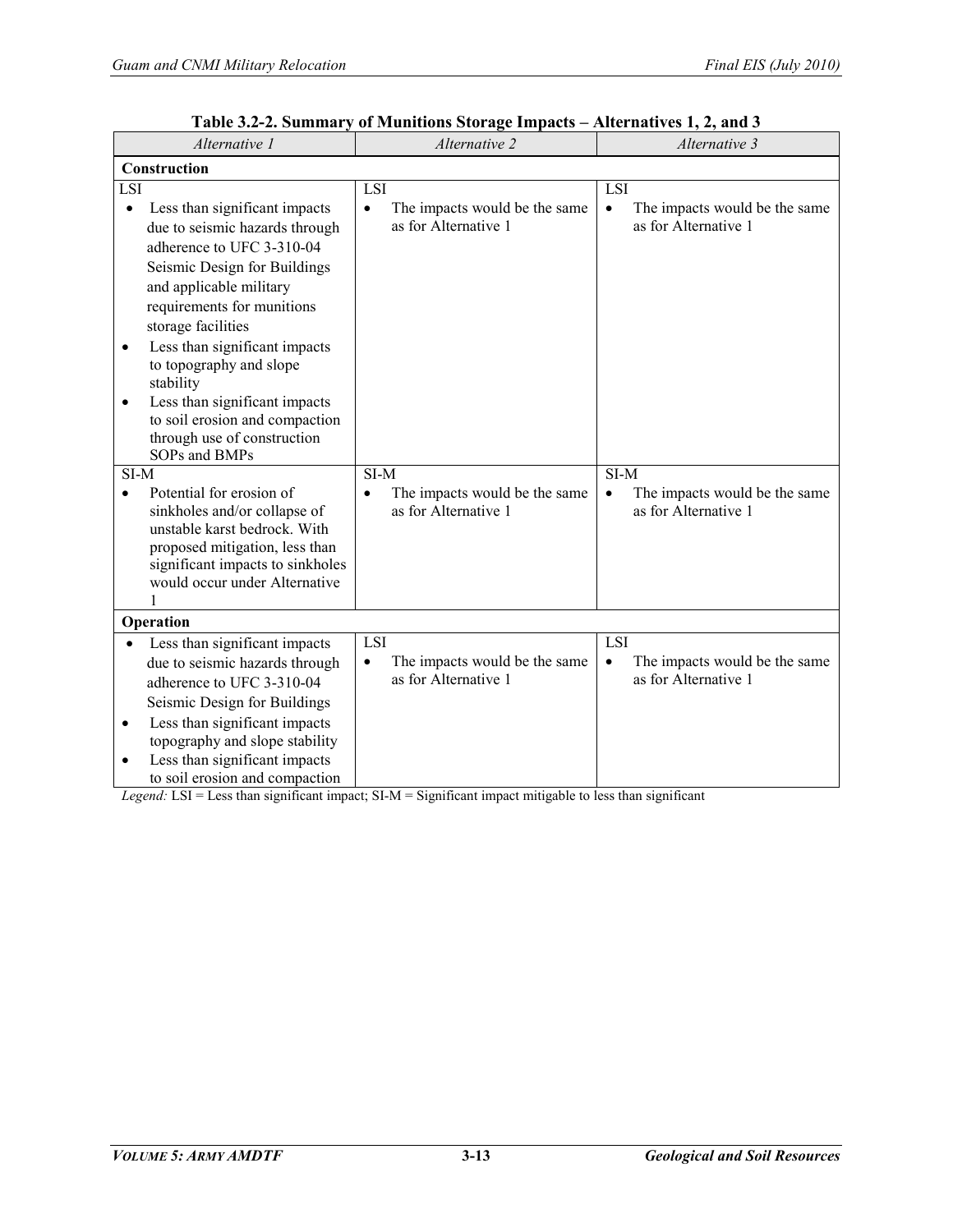| Alternative 1                                                                                                                                                                                                                                                                                                                                                                                                                      | Alternative 2                                                         | Alternative 3                                                         | Alternative 4                                                         |
|------------------------------------------------------------------------------------------------------------------------------------------------------------------------------------------------------------------------------------------------------------------------------------------------------------------------------------------------------------------------------------------------------------------------------------|-----------------------------------------------------------------------|-----------------------------------------------------------------------|-----------------------------------------------------------------------|
| Construction                                                                                                                                                                                                                                                                                                                                                                                                                       |                                                                       |                                                                       |                                                                       |
| LSI                                                                                                                                                                                                                                                                                                                                                                                                                                | LSI                                                                   | LSI                                                                   | LSI                                                                   |
| Less than significant impacts<br>$\bullet$<br>due to seismic hazards<br>through adherence to UFC 3-<br>310-04 Seismic Design for<br>Buildings and applicable<br>military requirements for<br>munitions storage facilities<br>Less than significant impacts<br>٠<br>to topography and slope<br>stability<br>Less than significant impacts<br>$\bullet$<br>to soil erosion and<br>compaction through use of<br>construction SOPs and | The impacts would<br>$\bullet$<br>be the same as for<br>Alternative 1 | The impacts would<br>$\bullet$<br>be the same as for<br>Alternative 1 | The impacts would<br>$\bullet$<br>be the same as for<br>Alternative 1 |
| <b>BMPs</b><br>Operation                                                                                                                                                                                                                                                                                                                                                                                                           |                                                                       |                                                                       |                                                                       |
| LSI                                                                                                                                                                                                                                                                                                                                                                                                                                | <b>LSI</b>                                                            | LSI                                                                   | LSI                                                                   |
| Less than significant impacts<br>due to seismic hazards<br>through adherence to UFC 3-<br>310-04 Seismic Design for<br><b>Buildings</b><br>Less than significant impacts<br>$\bullet$<br>topography and slope<br>stability<br>Less than significant impacts<br>$\bullet$<br>to soil erosion and<br>compaction                                                                                                                      | The impacts would<br>be the same as for<br>Alternative 1              | The impacts would<br>be the same as for<br>Alternative 1              | The impacts would<br>be the same as for<br>Alternative 1              |

**Table 3.2-3. Summary of Weapons Emplacement Impacts – Alternatives 1, 2, 3 and 4** 

*Legend:* LSI = Less than significant impact

#### Construction

Construction activities under the proposed action would include clearing, grading and grubbing, demolition of existing road pavement, earthwork, and planting vegetation. Temporary loss of vegetation would occur; however, replanting and ground maintenance would promote regrowth. There are at least ten sinkholes in the vicinity of the proposed Main Cantonment area. Sinkholes are also common in northern Guam in the areas proposed for the munitions storage areas. Known sinkholes would be avoided and a buffer zone of vegetation would be left around all sinkholes as a proposed mitigation measure to prevent further erosion or expansion. A survey by a licensed geologist would be required prior to construction of Headquarters/Housing Alternatives 1 and 3, and the munitions storage areas, to ensure that all sinkholes have been identified. If additional sinkholes are discovered, significant impacts to these sinkholes would be determined and projects would be designed in consideration of these sinkholes as appropriate. Any known sinkholes, along with any others found, that are deemed hazardous would be fenced off and signs put in place to warn of the potential danger. Through the use of proposed mitigation measures, the sinkholes would not be affected by construction activities of Headquarters/Housing Alternatives 1 and 3, or by the construction associated with the munitions storage area alternatives and the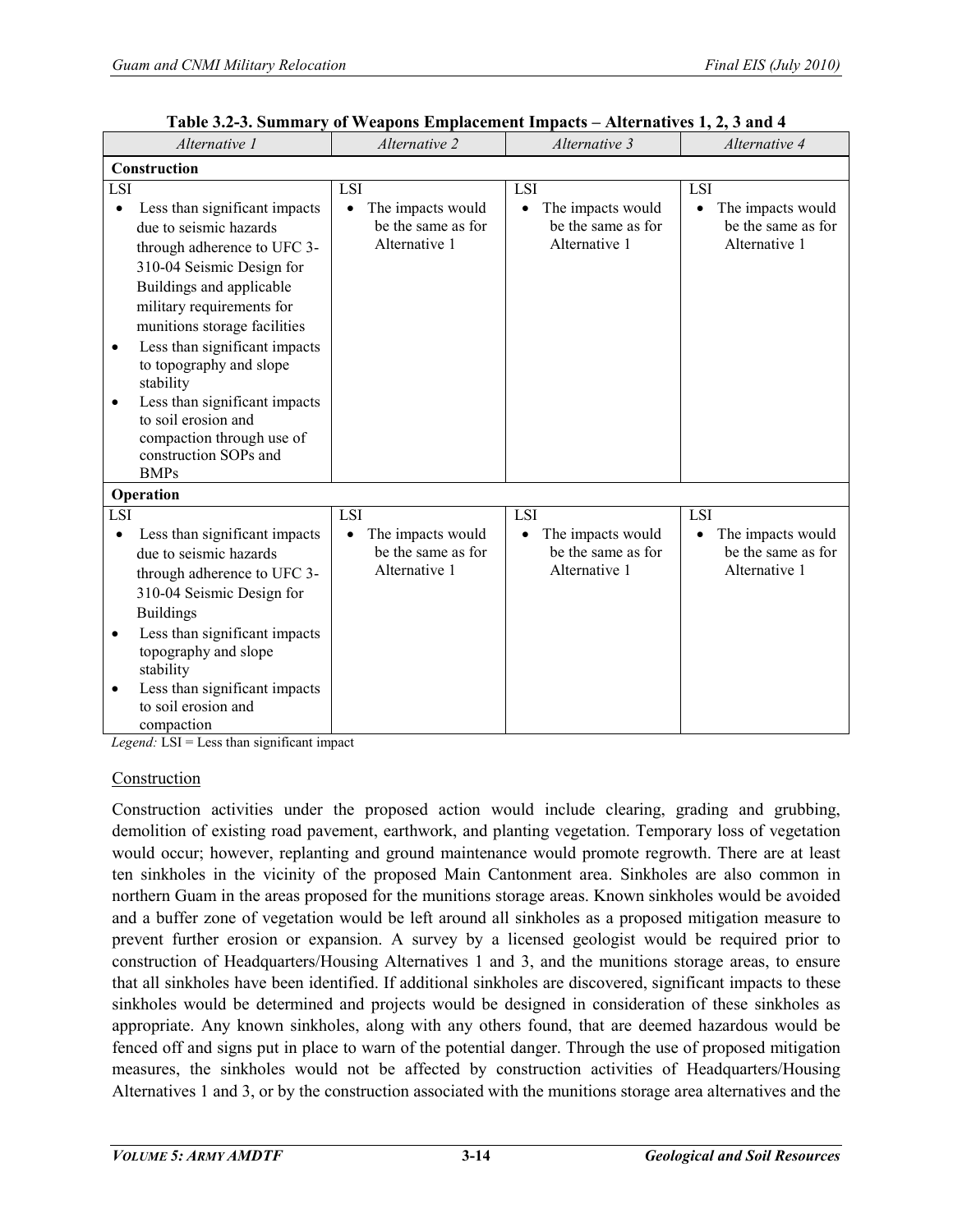weapons emplacement sites. There are no known sinkholes in the location of Headquarters/Housing Alternative 2. Therefore, changes to the landscape and topography associated with the proposed action would result in less than significant impacts to unique geological resources.

Andersen AFB, Finegayan, and Barrigada are located in a potentially active seismic zone. Hazards associated with earthquakes and fault rupture would be minimized by adherence to UFC 3-310-04 Seismic Design for Buildings (USACE 2007). In addition, munitions storage areas and the weapons emplacement sites would be constructed in accordance with applicable military requirements. These measures would result in less than significant impacts associated with geologic hazards.

Soil types disturbed during construction of the headquarters/housing facilities, munitions storage areas, and weapons emplacement sites at would not be agriculturally productive soils. Construction SOPs would be followed to minimize soil erosion. Indirect impacts to geological resources, water resources, and marine biological resources from soil erosion would be prevented by implementation of BMPs. Replanting and ground maintenance would promote regrowth of vegetation; therefore, changes to the landscape associated with the constructing the munitions storage facilities would result in less than significant impacts to unique geological resources.

#### **Operation**

Topography and landscape features would not be changed substantively by the proposed action. Operational activities associated with the Headquarters/Housing Alternatives would be residential/recreational and administrative and would not involve activities such as excavation that would have a potential to diminish slope stability. For Headquarters/Housing Alternatives 1 and 3, the action area is located in an area with karst geologic features that are of concern for the operation of these facilities. Under either of those alternatives operations would not occur over unstable karst features. If deemed hazardous, any sinkholes found in the headquarters/housing area would be fenced off and signs put in place to warn of the potential danger. With proposed mitigation, less than significant impacts relative to sinkholes are expected. Headquarters/Housing activities would not disturb or compact soil or cause an increase in soil erosion. Therefore, the proposed action would result in less than significant impacts due to erosion, compaction, or changes to unique geological resources.

Andersen AFB, Finegayan, and Barrigada are located in a potentially active seismic zone. Hazards associated with earthquakes and fault rupture would be minimized by adherence to UFC 3-310-04 Seismic Design for Buildings (USACE 2007) and applicable military requirements for munitions storage facilities. This would result in less than significant impacts associated with geologic hazards. In accordance with established ammunitions storage requirements, native grassy vegetation would be established on and around the earth-covered magazines and would be maintained (e.g., periodically mowed) to minimize fire hazard. Munitions storage operations would be minimal and would have less than significant impacts to soil or geological resources. All of the four alternatives for the weapons emplacement component would have the same (less than significant) impact upon geological and soil resources.